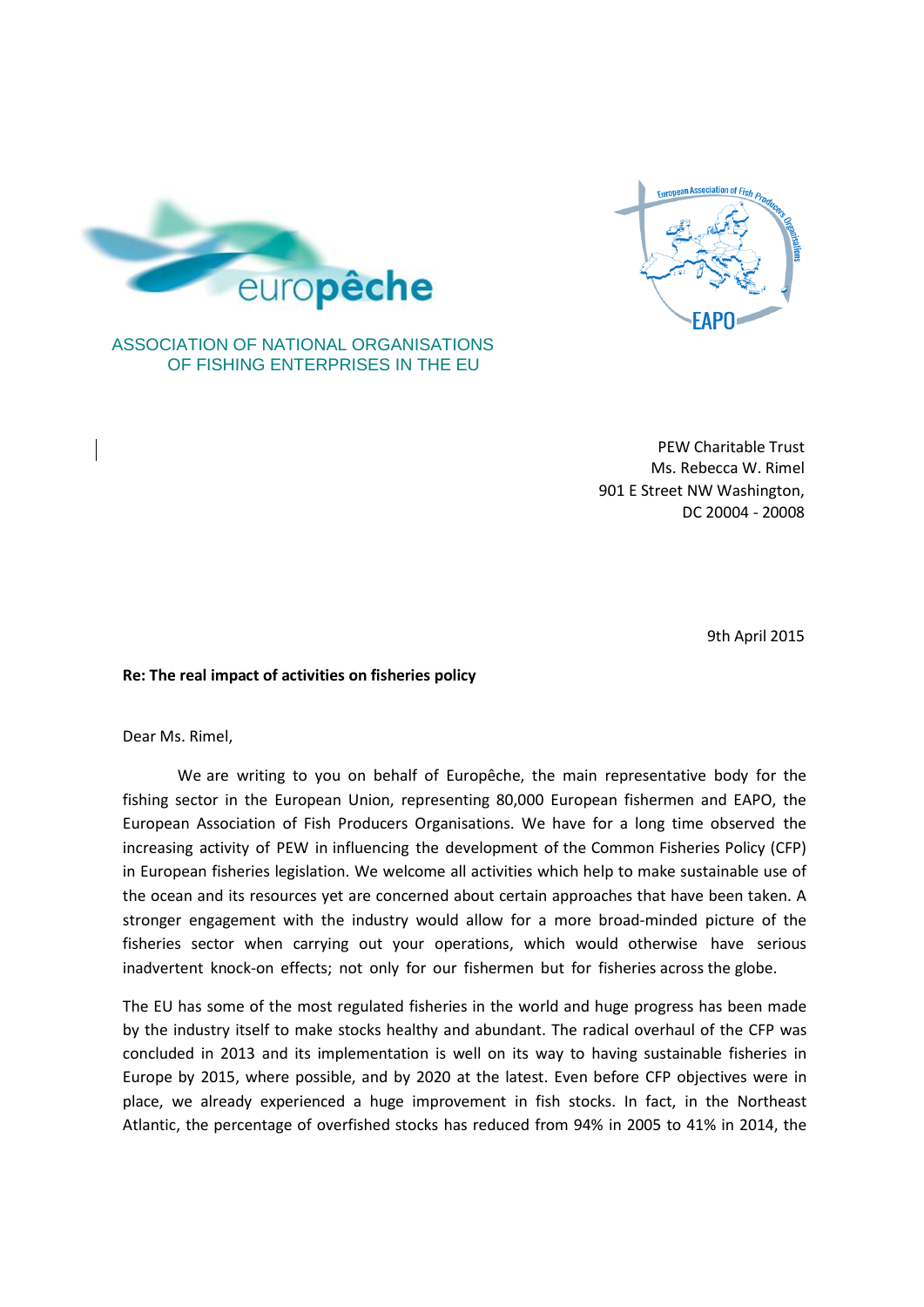number of stocks within safe biological limits has almost doubled in the last decade and 27 stocks are already fished at MSY levels $^1$ .

Despite this positive development, PEW has just launched a report on *"Turning the Tide: Ending Overfishing in North-Western Europe"* this month*.* Even though we already have a strict timeline in place to achieve MSY targets, the report focuses solely on the hasty application of the concept, a model which is intended to ensure a high and stable commercial utilisation of the fish stocks different from the precautionary approach which is intended as a conservation measure. A singular MSY focus should be used as intended and should certainly not take priority over other measures. Furthermore, even according to ICES, we are already on track: "Fishing mortalities have declined towards Fmsy and stocks are increasing slowly"<sup>2</sup>. Not only do publications such as this undermine all the hard work and progress of the sector but such heavy investment could have been better spent on other areas of fisheries policy where there is more work to be done.

The first phase of the landing obligation has recently come into force and there is no doubt that the sector will face a difficult transitional period. The presence of your organisation in the bringing about of the discards ban has not been reproduced when it comes to its implementation and how to make the ban workable in practice. We have heard very little on your ideas of how the ban will work in mixed fisheries, how inter-species quota will work and solutions for monitoring and control. Here, you could have a real input in working with the sector to help find solutions to the practical problems of what you had been so intensively promoting.

Similarly, we believe that the strong lobbying of your organisation has sometimes been either counter-productive or misplaced. For example, after an intensive environmental lobby-led campaign in the European institutions to postpone the Fisheries Partnership Agreement (FPA) between the EU and Mauritania, the tough conditions of European fishing in Mauritanian waters were made so uneconomic that the companies significantly reduced their activities and many even withdrew. As a result, the Chinese fleets were able to enter into an agreement and build fish meal factories on the coast. Now the fish, formerly brought to African markets as food, is used for Chinese aquaculture as fish feed, which is certainly not a victory for the oceans nor for sustainability. One cannot seriously argue that this outcome is a victory for conservation and human rights, the reasons brandished by your organisation as motives to change FPAs.

Part of your work has been aimed at establishing large marine protected areas (MPAs) as a onesize-fits-all fisheries management tool. It goes without saying that the very nature of a no-take zone would guarantee an unchanged ecosystem since fishing operations would no longer be taking place. In localised and coastal areas, they can indeed be success stories. However, drawing a line in the ocean does not offer much protection since many areas involved migratory species; MPAs only protect what they contain. They shift fishing effort to other areas and do not address issues such as oil, pollution and invasive species. In addition, whilst with these measures fishing activities are restricted, other potentially harmful economic activities can be allowed in the area (transport, sport fishing, dredging, wind-farming and mining), causing doubt within the sector as to what the motives really are. Inevitably, arbitrarily closing off huge sections of our own seas will lead to the import of more fish, on top of the approximate 70% we already import

-

<sup>1</sup> http://ec.europa.eu/dgs/maritimeaffairs\_fisheries/consultations/fishing-opportunities-2015/doc/com-2014-388\_en.pdf

 $^2$  http://ec.europa.eu/fisheries/news\_and\_events/events/20140926/doc/kirkegaard\_en.pdf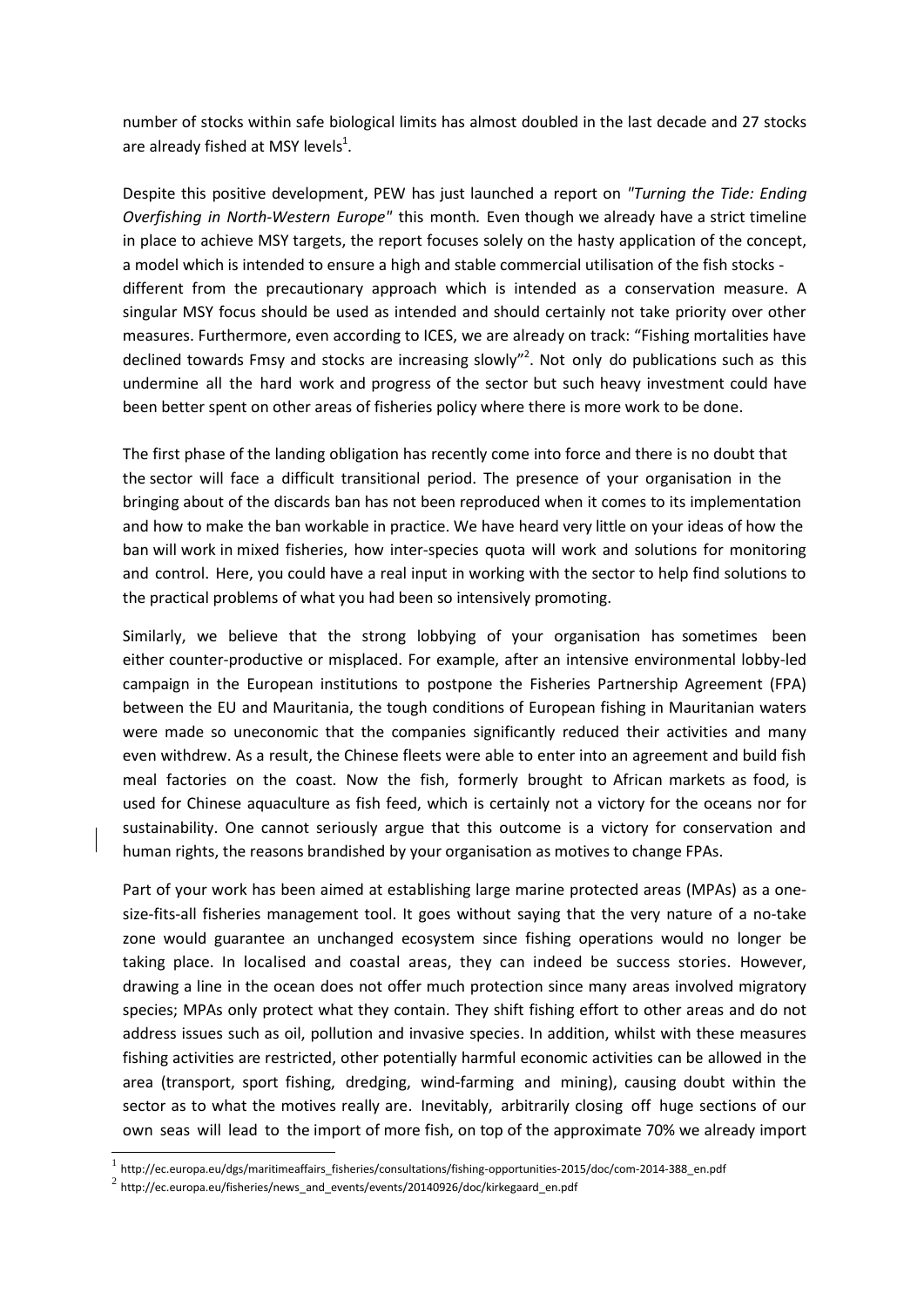from third countries who do not always comply with the strict standards our EU fishermen meet. A fish that is imported is a fish that is not consumed in its natural market. Such drastic measures to close up swathes of the ocean should be on a case by case basis, based on science and seen as a last resort; and certainly not an aspiration.

Furthermore, we witnessed a huge lobby campaign, spearheaded by the PEW-coordinated Shark Alliance, relating to the removal of shark fins on board vessels which led to a fins attached policy under the pretext that the carcass was thrown away. But the reality was that the EU fleet was commercialising the carcasses, being the target portion of the Portuguese and Spanish fleets within the EU, to both the internal and South American markets. Separation of the fin from the body on board was taking place mainly to allow the processing onboard of the meat to then discharge upon landing. Not only was there no evidence to suggest finning had even taken place by the European fleet, but the EU fleet was one of the few on a global level exploiting the fishery respectfully yet your advocacy efforts focused on a strict EU fins attached policy.

Throughout the process, our complaints and cries of warning from our members as to the inefficiency of the proposed measures and the possibility once again, of the undesired knock-on effects were seemingly ignored. The measures had no damaging effect for non-EU vessels who are not subject to them and who are still able to sell their products on international markets, thus only making those fleets stronger as the EU's slowly vanished. PEW continuously matched our arguments with the promise to focus all their efforts on promoting the same rule of fins attached in all fora, including on an international level yet this has simply not happened. It appears the issue is not relevant on your agenda anymore. The result is that a non-existent practice has been banned in the EU, while the problem still persists in other waters, as evidenced by the last ICCAT negotiations. An active engagement with the industry would have ensured more workable solution was found which would not have unfairly lead to a loss of employment in the EU fishing fleet, more costly processing and a loss of competitive advantage in comparison to  $3^{rd}$ countries well known for the practice of finning.

As you are aware, PEW is a Member of various Advisory Councils (ACs) which were established to involve EU stakeholders in the fisheries sector more closely in the decision-making process. Through these type of fora, the parties concerned can establish a dialogue and cooperate in the development of fisheries policy and implementation. Whilst it cannot be said for many PEWfunded organisations, PEW themselves have indeed provided some constructive contributions in certain ACs. In others, PEW have taken a somewhat combative approach to negotiations often falling back on to stereotypical stances allied to past lobbying streams. However, it has become apparent that in all cases, PEW do not bind themselves to the proposed recommendations. To actively participate in discussions finally resulting in a non-committal approach to any sort of compromise is not helpful in forging real and workable compromises and certainly hinders any progress.

Our members are already taking part in a whole range of research initiatives on marine litter, control and enforcement, gathering scientific data, selectivity and conservation and safety and training. As European producers, we are always able and willing to bring our advantage of experience into rational and strategic discussions based on facts and findings. It is our